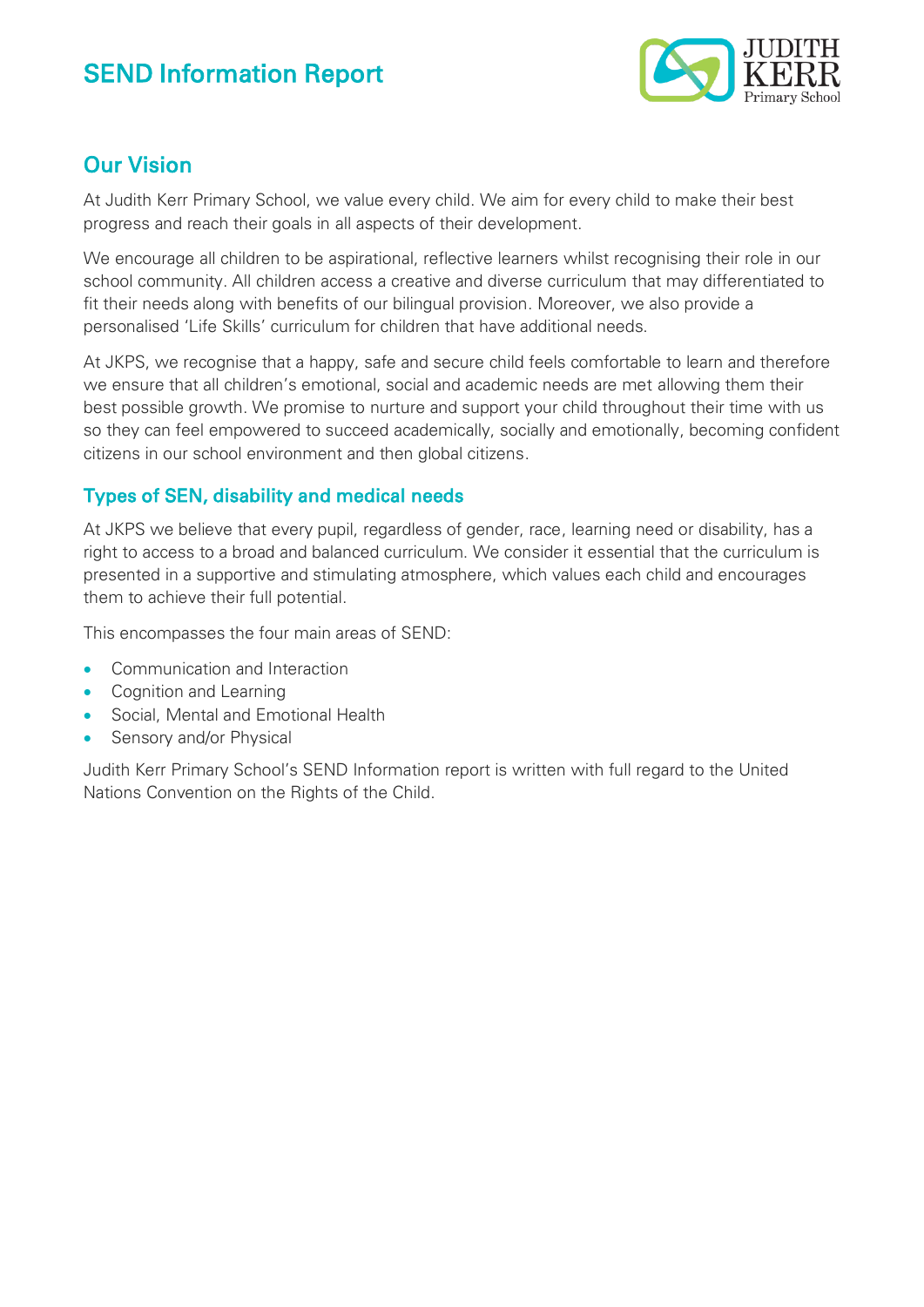

### Who are the best people to talk to about my child's progress and Special Educational Needs and/or disability?

|                        | <b>Responsible for:</b>                                                                                                                                                                                                                                                                                                                                                                                                                                                                                                                                                                                                                                                                                                                                                                                       |
|------------------------|---------------------------------------------------------------------------------------------------------------------------------------------------------------------------------------------------------------------------------------------------------------------------------------------------------------------------------------------------------------------------------------------------------------------------------------------------------------------------------------------------------------------------------------------------------------------------------------------------------------------------------------------------------------------------------------------------------------------------------------------------------------------------------------------------------------|
| <b>Class Teacher</b>   | The progress of your child and identifying, planning and delivering any<br>$\bullet$<br>additional help your child may need (this could include things like targeted<br>work or additional support) and informing the SENCo as necessary.<br>Contributing to children's provision and learning maps and keeping them<br>$\bullet$<br>up to date.<br>Ensuring that all staff working with your child in school is supported to<br>$\bullet$<br>deliver the planned work programme for your child, so they can achieve<br>the best possible progress. This may involve the use of additional adults,<br>outside specialist help and specially planned work and resources.<br>Ensuring that the school's SEND policy is followed in their classroom and<br>$\bullet$<br>for the pupils they teach with any SEND. |
| <b>SENCo</b>           | Coordinating all of the support for children with special educational needs<br>$\bullet$                                                                                                                                                                                                                                                                                                                                                                                                                                                                                                                                                                                                                                                                                                                      |
| Kristin Hoogland       | or disabilities (SEND) and developing the school's SEND Policy in order to<br>ensure that all children receive a consistent, high quality response to<br>meeting their needs in school.<br>Ensuring that you as parents and carers are:<br>$\bullet$                                                                                                                                                                                                                                                                                                                                                                                                                                                                                                                                                          |
|                        | involved in supporting your child's learning<br>$\circ$<br>kept informed about the support your child is receiving<br>$\circ$<br>involved in reviewing how your child is progressing in school.<br>$\circ$                                                                                                                                                                                                                                                                                                                                                                                                                                                                                                                                                                                                    |
|                        | Liaising with any other professionals who may be coming into school to<br>$\bullet$<br>help support your child's learning e.g. Speech and Language Therapist,<br>Educational Psychologist, etc.<br>Updating the school's SEND register (a system for ensuring all the SEND<br>$\bullet$<br>needs of pupils in this school are known) and making sure that there are<br>detailed records of your child's progress and needs.                                                                                                                                                                                                                                                                                                                                                                                   |
|                        | Providing specialist support for teachers and support staff in the school so<br>$\bullet$<br>they can help children with SEND in the school achieve the best progress<br>possible.                                                                                                                                                                                                                                                                                                                                                                                                                                                                                                                                                                                                                            |
|                        | Monitoring the impact of policies and the effectiveness of provision in the<br>$\bullet$<br>school.<br>Working with the Local Authority and External Consultants to implement<br>$\bullet$<br>and monitor our provision.                                                                                                                                                                                                                                                                                                                                                                                                                                                                                                                                                                                      |
| Headteacher<br>Jo Ryan | The day-to-day management of all aspects of the school, this includes the<br>$\bullet$<br>support for children with SEND.<br>The Headteacher will give responsibility to the SENCo and class teachers<br>$\bullet$<br>but is still responsible for ensuring that your child's needs are met.<br>The Headteacher must ensure that the Local Governing Body is kept is<br>$\bullet$<br>kept up to date about any issues in the school relating to SEND.                                                                                                                                                                                                                                                                                                                                                         |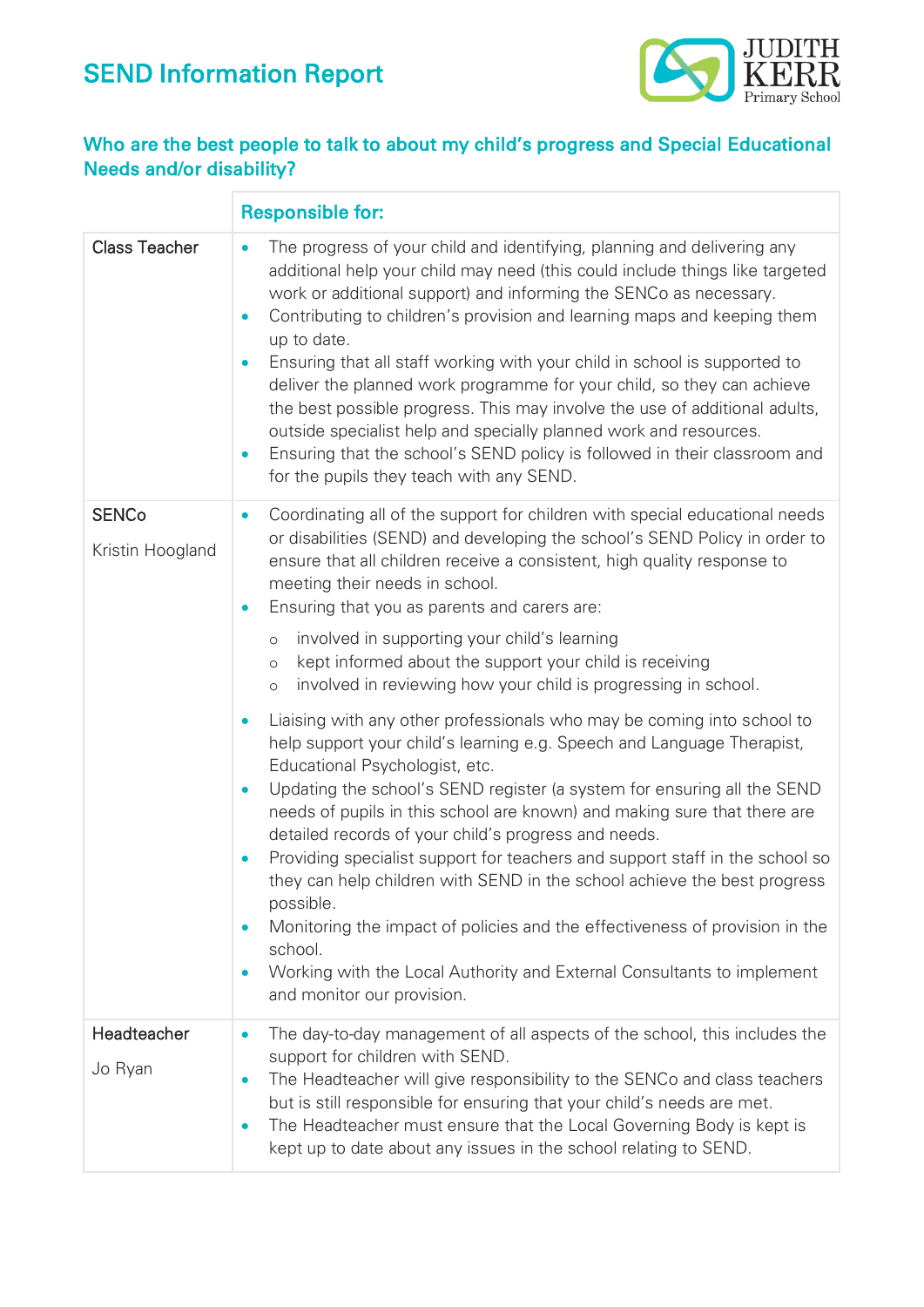

| <b>SEND</b>           | Making sure that the necessary support is made for any child who |
|-----------------------|------------------------------------------------------------------|
| <b>Local Governor</b> | attends the school and who has SEND.                             |
|                       | Monitoring the effectiveness of SEND provision in the school.    |

Teaching Assistants may be allocated to a pupil with exceptional special educational needs and/or disabilities. Whilst they take a very valuable role in your child's education, we would prefer that questions regarding your child's learning and progress are directed to the staff members named above. Of course, as a school we welcome daily dialogue between parent/carers and Teaching Assistants on how a child's day has been, and we do actively encourage this regular feedback.

#### What to do if you have concerns about a child

If you tell us that you think your child has a SEND, we will discuss this with you and investigate – we will share with you what we find and agree what we will do next and also what you can do to help your child.

#### What happens if my child does have a SEND?

The school will follow a graduated approach to your child's learning. It will follow the sequence of Assess, Plan, Do, Review. This way we can constantly make sure that the school is meeting your child's needs.

#### What are the different types of support or strategies available to support children with SEND?

| <b>Quality First</b><br>Teaching               | The teacher will have the highest possible expectations for your child<br>$\bullet$                                                                                                                                                                                                                                                                                                                                                                                                                                                                                                       |
|------------------------------------------------|-------------------------------------------------------------------------------------------------------------------------------------------------------------------------------------------------------------------------------------------------------------------------------------------------------------------------------------------------------------------------------------------------------------------------------------------------------------------------------------------------------------------------------------------------------------------------------------------|
|                                                | and all pupils in their class.<br>All teaching is based on building on what your child already knows, can<br>$\bullet$<br>do and can understand.<br>Putting in place different ways of teaching so that your child is fully<br>$\bullet$<br>involved in learning in class. This may involve things like using more<br>practical learning or providing different resources adapted for your child.<br>All lessons are differentiated to meet the needs of your child and the<br>$\bullet$<br>class.<br>Grouping of ability, mixed and independent work is used to support all<br>$\bullet$ |
|                                                | pupils.<br>Putting in place specific strategies (which may be suggested by the<br>$\bullet$<br>SENCo or staff from outside agencies) to enable your child to access<br>the learning task.                                                                                                                                                                                                                                                                                                                                                                                                 |
| <b>Targeted</b><br>Intervention and<br>Support | At JKPS we offer a range of interventions to meet the needs of all<br>$\bullet$<br>pupils requiring additional support with learning, communication,<br>emotional needs and sensory/physical difficulties.                                                                                                                                                                                                                                                                                                                                                                                |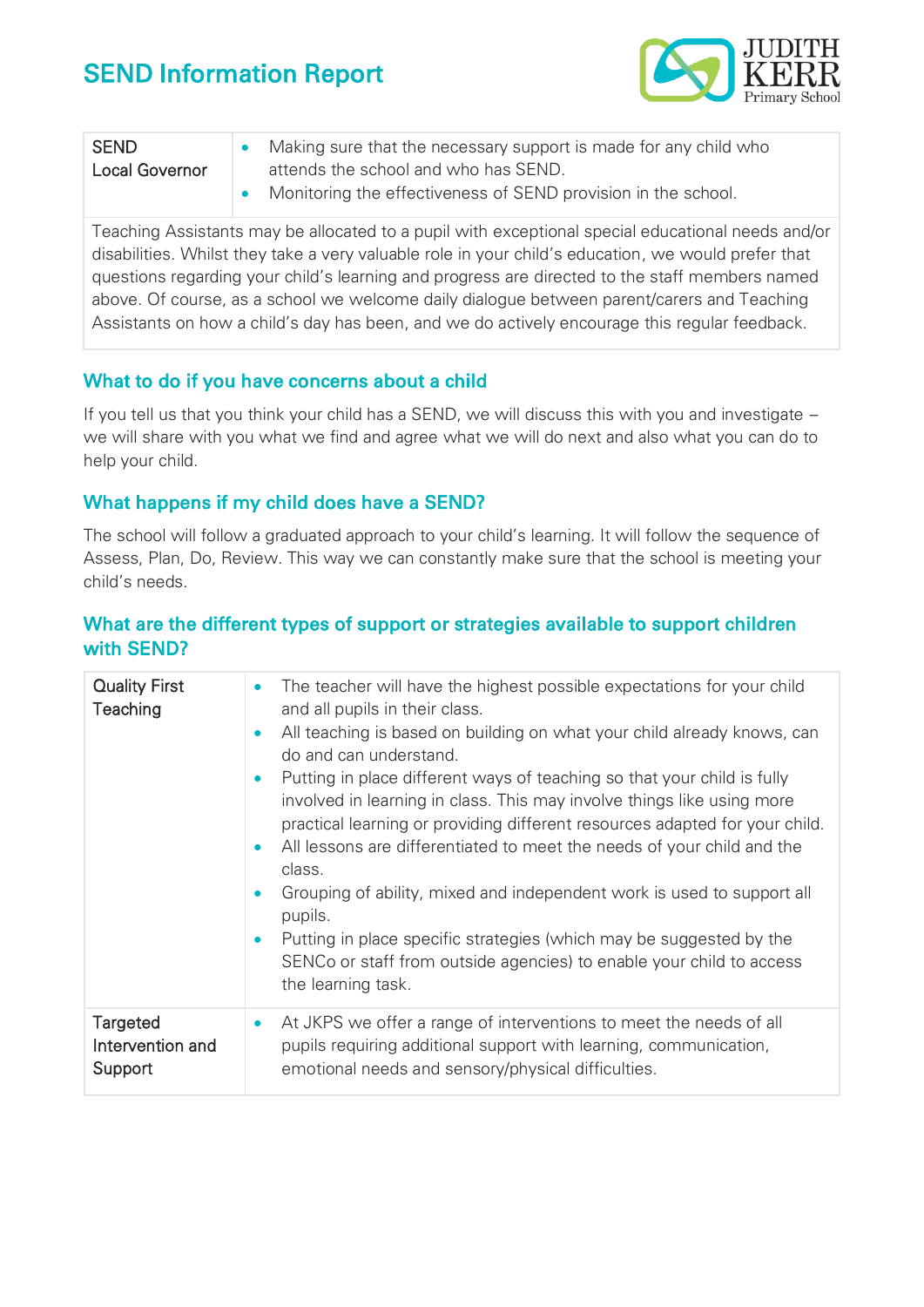

| <b>Specialist Services</b> | If your child has been identified as needing more specialist input in addition<br>to quality first teaching and intervention groups, referrals will be made to<br>outside agencies to advise and support the school in enabling your child to<br>make progress. The specialist professional will work with your child to<br>understand their needs and make recommendations, which may include: |
|----------------------------|-------------------------------------------------------------------------------------------------------------------------------------------------------------------------------------------------------------------------------------------------------------------------------------------------------------------------------------------------------------------------------------------------|
|                            | Making changes to the way your child is supported in class e.g. some<br>$\bullet$<br>individual support or changing some aspects of teaching to support<br>them better.<br>Support to set targets which will include their specific professional<br>$\bullet$<br>expertise.                                                                                                                     |
|                            | Your child's involvement in a group run by school staff under the<br>$\bullet$<br>guidance of the outside professional e.g. a social skills group or visiting<br>the sensory room.<br>A group or individual work with outside professional.<br>$\bullet$<br>Further assessment with other professionals when and if appropriate.<br>$\bullet$                                                   |

### How will I know how my child is progressing in school?

At JKPS your child's progress is continually monitored by their class teacher, SENCo and the Leadership Team.

- Their progress is reviewed every half term and a National Curriculum level given in reading, writing and mathematics every term.
- If your child is in Year 1 and above, but is not yet at National Curriculum levels, a more sensitive 'small steps' assessment tool is used which shows their level in more detail and will also show smaller but significant steps of progress.
- At the end of each Key Stage (i.e. at the end of Year 2 and Year 6) all children are required to be formally assessed using Standard Assessment Tests (SATS). This is something that the government requires all schools to do, and they are the results that are published nationally. Some children with SEND will be entitled to adjustments when taking the tests. These are called Access Arrangements. A small proportion of children with SEND will meet the criteria to be exempt from the tests altogether. In this situation the school will carry out individualised end of Key Stage assessments for the student.
- Children on the school SEND register will have a provision map detailing the additional support being provided. These will be shared with parents during termly meetings with the class teacher. A small proportion of children on the SEND register will have an Individual Education Plan (IEP). This has targets set for your child and will be reviewed every term. If your child has an IEP you will be invited to attend a meeting in order for us to review and set new targets together.
- The progress of children with an Education and Health Care Plan is formally reviewed at an Annual Review with all adults involved with the child's education. Annual reviews are statutory for children with an EHCP and must be carried out every 12 months.
- The Leadership team and SENCo will also check that your child is making good progress with any individual work and in any group that they take part in.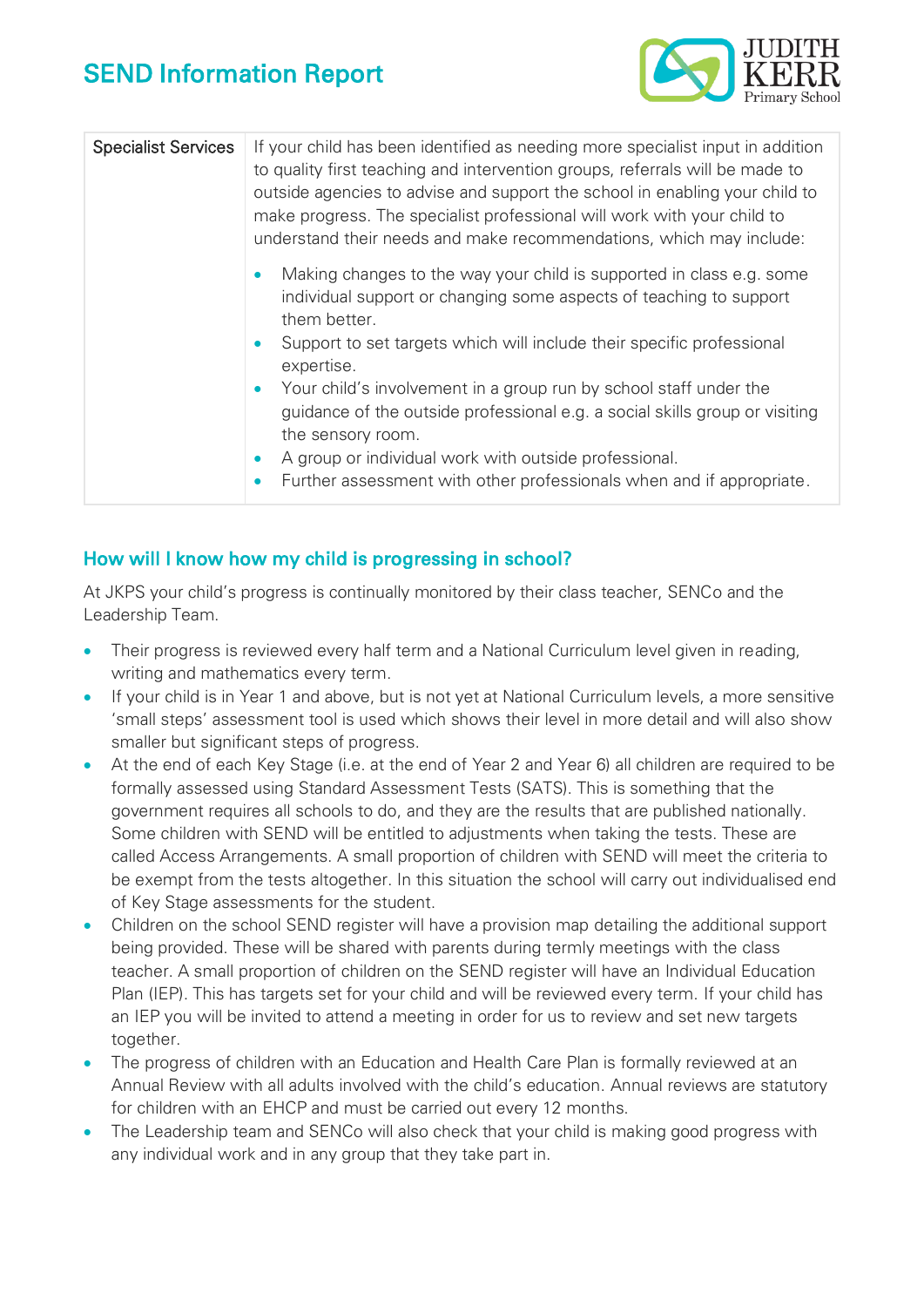

- A range of ways will be used to keep you informed, which may include:
	- o homework diary and reading journals
	- o home-school books
	- o parents evenings
	- o additional meetings as required
	- o reports.

### Our life skills curriculum

At JKPS, we offer a life skills curriculum for children that are not accessing all areas of the National Curriculum. This curriculum is individualised to cater for children's needs and is thoroughly planned to allow for development in the following areas; cooking, self-care and hygiene, gardening, gross and fine motor skills, occupational therapy, speech and language therapy and accessing the wider community, for example going to the shops and using money or posting letters. The children experience fun and 'hands-on' learning that will benefit them as they grow as individuals.

### How is our school accessible to children with SEND?

The school is a three-storey building with two main staircases, a lift which accesses all floors and the building also has ramp access. All areas in the school building are accessible to all. Additionally, JKPS is fortunate in being surrounded by a beautiful, mature garden, with many unusual trees, a vegetable patch with a pond, and a forest area.

- Teachers in school adapt the classroom layouts to cater for children with special needs and/or disabilities.
- Alternative coloured paper and workbooks are available as required for pupils and staff with dyslexia.
- Laptops and iPads are used regularly in classroom learning and to support children who would benefit from the use of electronic equipment to support their learning.
- Writing grips and alternative scissors are readily available for children to use.

### How does Judith Kerr Primary School support pastoral care and care outside the classroom?

At JKPS, we work hard to ensure that children are engaged and stimulated during less structured times of day. We have organised games during break and lunchtimes as well as 'quiet spaces' and lunch time clubs available to all students.

We also offer ELSA (Emotional Literacy Support Assistant) regularly, where children can access support with recognising their emotions and finding strategies to help them through these emotions. These are small group sessions that innately target the child's area of emotional need with a range of games and stimulus led by an ELSA trained adult. If you feel that your child may be in need of ELSA support, please contact your child's class teacher.

### What interventions do we offer?

At JKPS, we offer a range of targeted interventions to support children in particular areas. It is common for a child with additional needs to access these interventions to help them move towards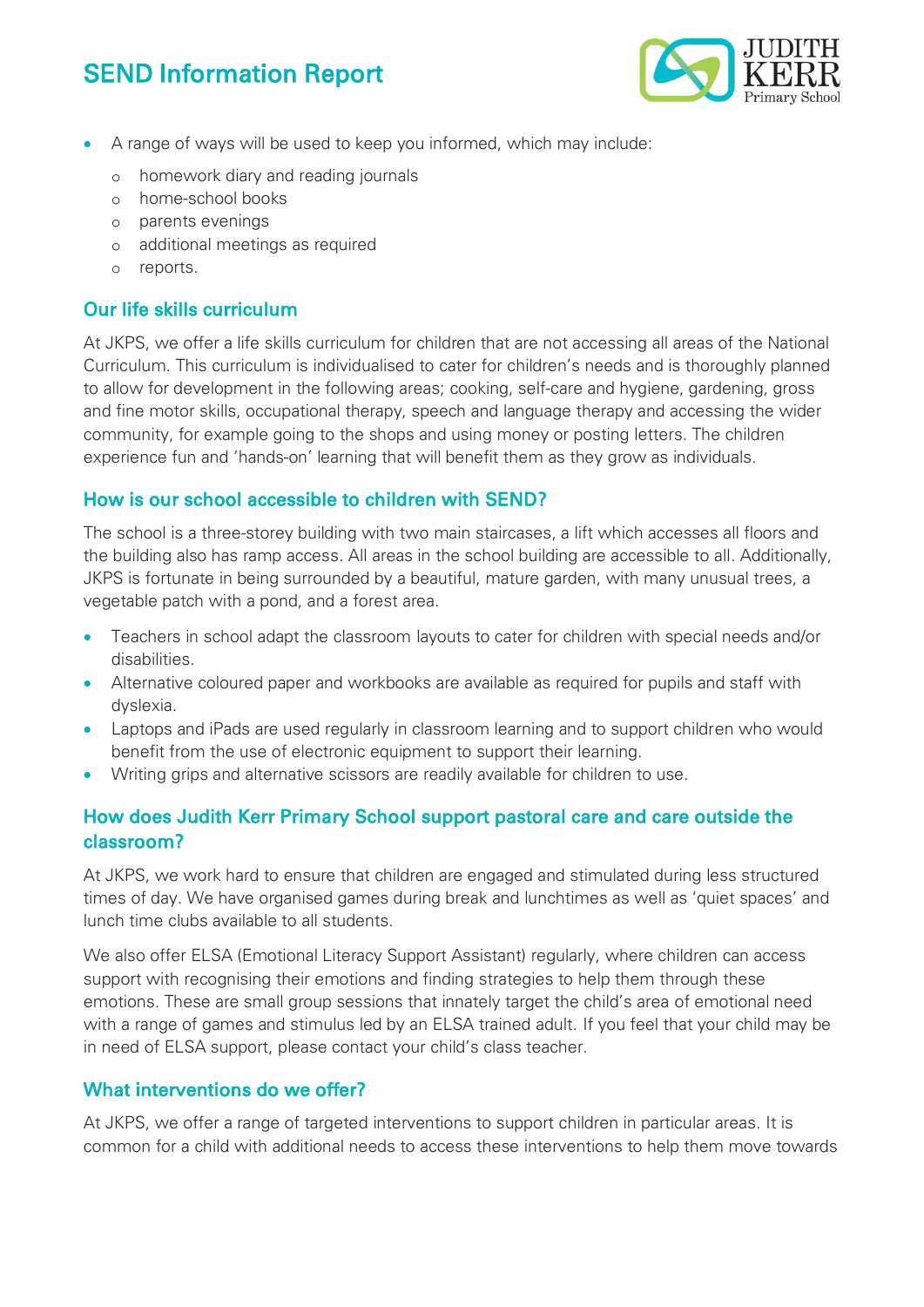

their personalised targets., These interventions are run by our Learning Support Assistants and run on a termly basis. Interventions we offer (to name but a few) include:

- Nessy a computer-based programme which supports child who are learning to read and write but may find conventional methods counter-productive. All of our dyslexia students are invited to join this programme.
- Lego Therapy this is an intervention designed to support ASD learners and those with social, emotional and communication needs which encourages turn-taking, sharing, following rules and problem solving. These skills promote good communication outcomes.
- Numicon an intervention revolving the use of Numicon and how this can demonstrate number relationships. This intervention is typically offered to KS1 and lower KS2 students, some of which have dyscalculia as an additional need. It focuses on number bonds, place value and counting.
- Fine motor this intervention aims to support those that face difficulty when using their fine moto skills. This intervention works children's fine motor skills by using fun games and craft activities to encourage children to build muscle memory and strength in their hand and supporting muscles. This then benefits their writing and cutting skills.
- Speech and Language therapy (SALT) SALT is provided by a specialist from the Evelina hospital based at St Thomas'. This happens weekly and happens on a 1-2-1 basis or small group.

### What if I think my child needs more help than the school can provide?

If you or the school believe that your child needs more support than the current provision set in place either you or the school can request that the Local Authority carry out a statutory assessment of your child's needs. This is a legal process and you can find more details about this in the Local Authority (LA) based Local Offer: [www.localoffer.southwark.gov.uk](http://www.localoffer.southwark.gov.uk/)

Once the request is made Southwark Council must make a decision and communicate with the parent or the school within 6 weeks of receiving the initial request. They will decide whether an Education and Health Care (EHC) plan is necessary to meet your child's needs in school.

#### **Admissions**

If your child has a SEND but does not have an EHC plan or a statement you will need to apply for a school place in the usual way. Admissions to Reception are handled by Southwark through the Common Application Form, which is available online at [www.southwark.gov.uk.](http://www.southwark.gov.uk/)

Admissions at other times are handled through our school office, if you are moving from another Southwark school, or by Southwark, if you are moving from outside the borough. It is useful to make contact with the school's SENCo if your child has a SEND and you are considering a place at Judith Kerr Primary School.

If your child DOES have an EHC plan or a statement the Southwark SEN Team will co-ordinate your application. You will be contacted for your preferences and sent a paper form to write these on. The Team will approach the schools of your preference on your behalf. You will be invited to a special information event on transfer to primary and secondary school which will explain this process in detail. For more information on this event you can visit our training section.